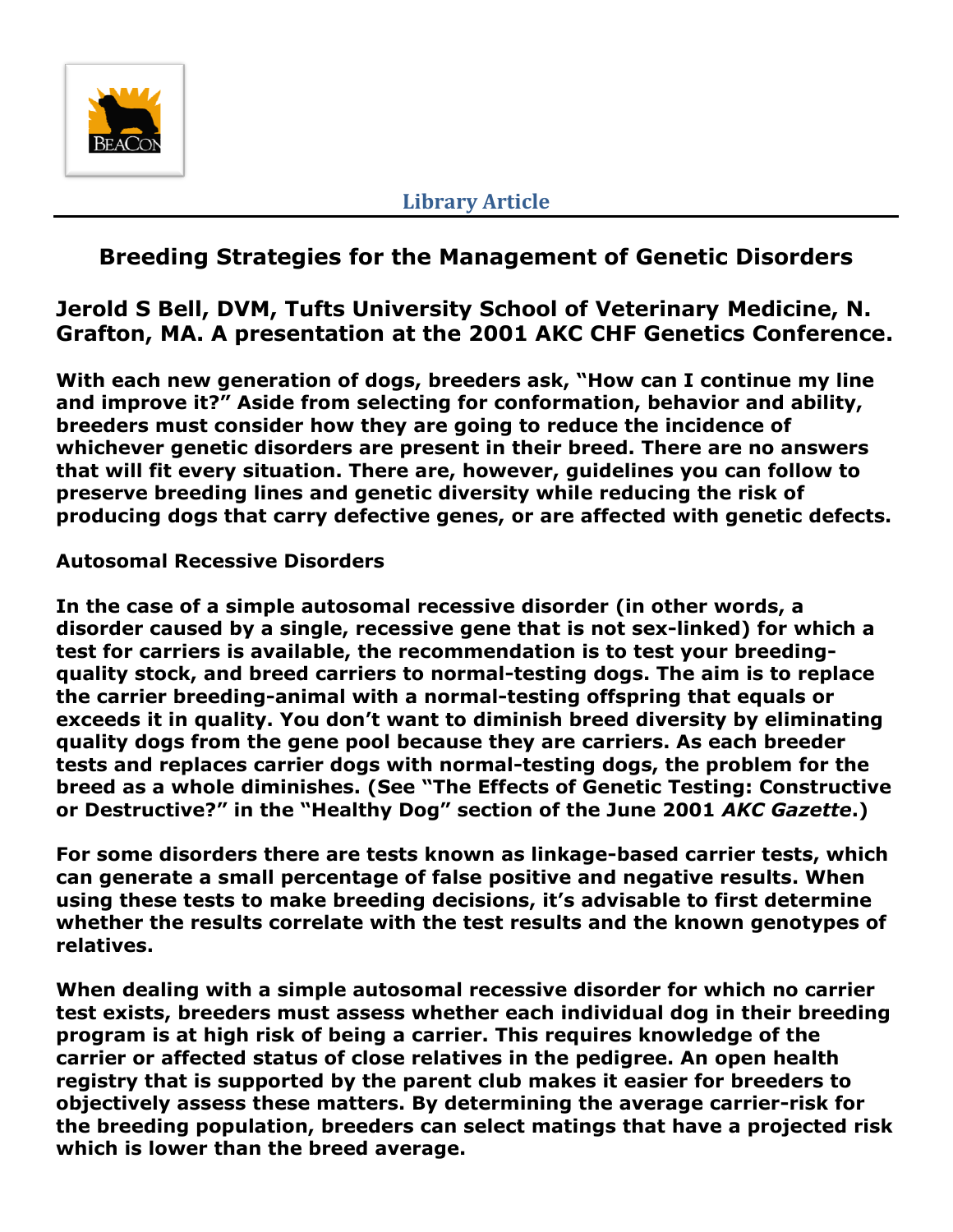

## **Library Article**

**If breeding a dog that is at high risk of being a carrier, the best advice is to breed to a dog that has a low risk. This will significantly diminish the likelihood that affected dogs will be produced, and can reduce by up to half the risk that there will be carriers among the offspring. Using relative-risk assessment as a tool, breeders should replace higher-risk breeding dogs with lower-risk offspring that are equal to or better than their parents in quality. Relative-risk assessment allows for the continuation of lines that might otherwise be abandoned due to high carrier risk.** 

**Breeding a dog only once and replacing it with an offspring allows breeders to improve their chances of moving away from defective genes and also limits the dissemination of defective genes. When dealing with disorders for which carriers cannot be identified, the number of offspring placed in breeding homes should be kept to a minimum.** 

#### **Autosomal Dominant Disorders**

**Autosomal dominant genetic disorders are usually easy to manage. Each affected dog has at least one affected parent, but it can be expected that half of the offspring of an affected dog will be free of the defective gene. With disorders that cause death or discomfort, the recommendation is to not breed affected dogs. To produce the next generation of a line, a normal full sibling of an affected dog can be used, or the parent that is normal can be used.** 

**A problem with some autosomal dominant disorders is incomplete penetrance. In other words, some dogs with the defective gene may not show the disorder. Roughly half their offspring, however, may be affected. If a genetic test is available, this is not a problem. Otherwise, relative-risk assessment can identify which dogs are at risk of carrying incompletely penetrant dominant genes.** 

### **Sex-Linked Disorders**

**For sex-linked (also known as x-linked) recessive defective genes for which carrier tests exist, breeders should follow the same "breed and replace" recommendations as are outlined above in the discussion of autosomal recessive disorders. If there is no test, the defective gene can be traced through the pedigree. If a male is affected, he would have received the defective gene from his carrier mother. All of his daughters will be carriers, but none of his sons. By using relative-risk assessment to breed him to a female**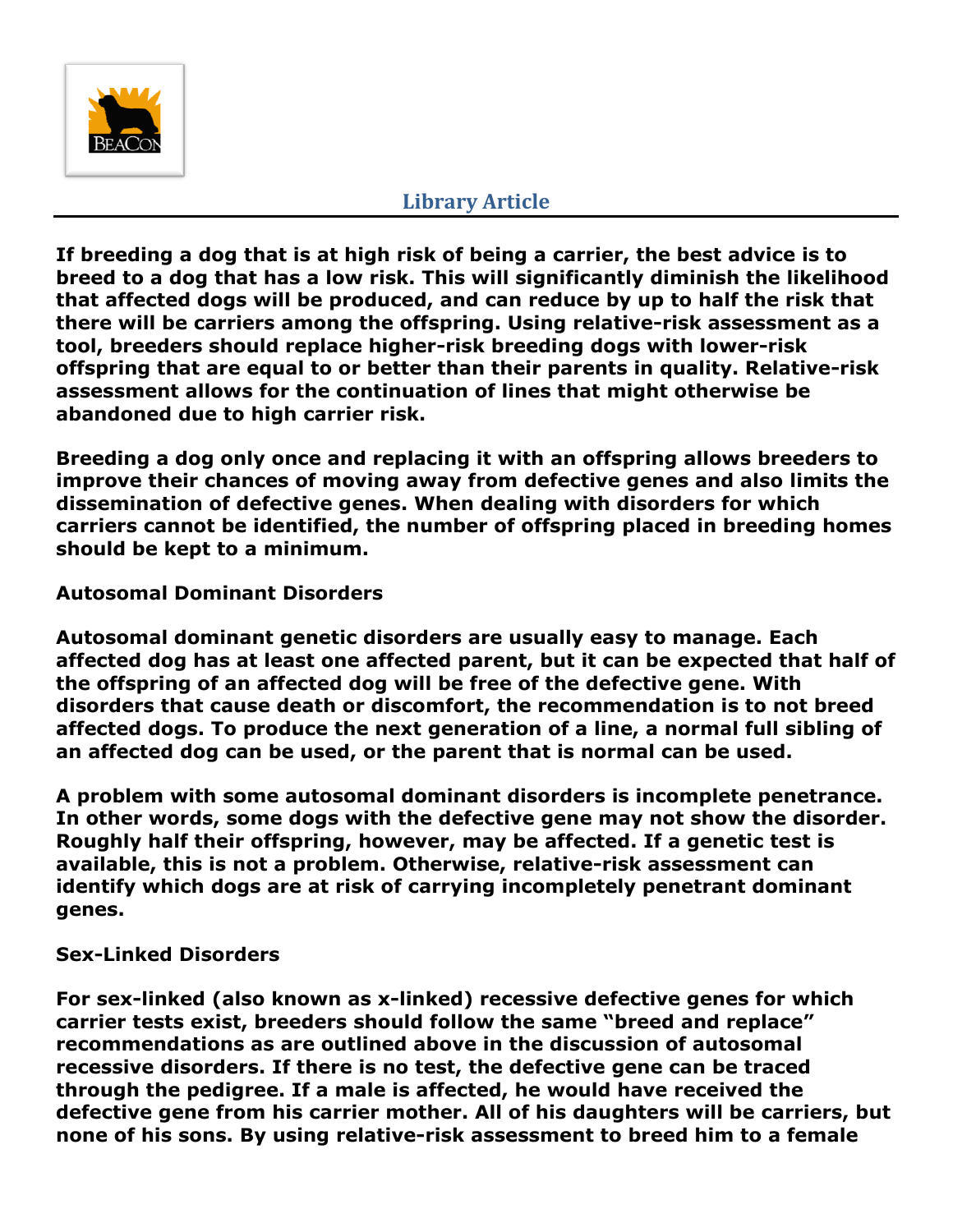

**that is at low risk of being a carrier, you can prevent affected offspring, and select a quality son for replacement.** 

**There are rare instances in which a female is affected with a sex-linked disorder. In such cases, she would have received the defective gene from both parents; specifically, an affected father and a mother who is either a carrier or is affected herself. If an affected female is bred, all the sons will be affected, and all the daughters would be carriers, so affected females clearly should not be bred. A normal male that is a littermate to an affected female, however, would be able to carry on the line without propagating the defective gene.** 

**Sex-linked dominant disorders are managed the same way as autosomal dominant disorders are. The difference is that affected males will** *always* **produce all affected daughters.** 

# **Polygenic disorders**

**Polygenic disorders are those caused by more than one pair of genes. Most polygenic disorders have no tests for carriers, but they do have phenotypic tests that can identify affected dogs. (For a detailed discussion of polygenic disease management, see "Choosing Wisely" in the August 2000** *AKC Gazette***.)** 

**With polygenic disorders, a number of genes must combine to cross a threshold and produce an affected dog. These are known as** *liability genes***. In identifying a dog's liability for carrying defective genes for a polygenic disorder, the breadth of the pedigree (that is, consideration of all siblings of individuals in the pedigree) is more important than the depth of the pedigree (consideration only of parent-offspring relationships.) A clinically normal dog from a litter that had one or no individuals affected with hip dysplasia (which is a polygenic disorder) is expected to carry a lower amount of liability genes than a dog with a greater number of affected littermates. This is why it is important to screen both pet and breeding dogs from your litters for polygenic disorders. Information on the siblings of the parents of potential breeding dogs provides additional data on which to base your breeding decisions.** 

**Genetic disorders without a known mode of inheritance should be managed in the same way as polygenic disorders. If there are multiple generations of normalcy in the breadth of the pedigree, then you can have some confidence that there is less risk that liability genes are being carried. If a dog is diagnosed with a genetic disorder, it can be replaced with a normal sibling or parent and bred to a mate whose risk of having liability genes is low. Replace**